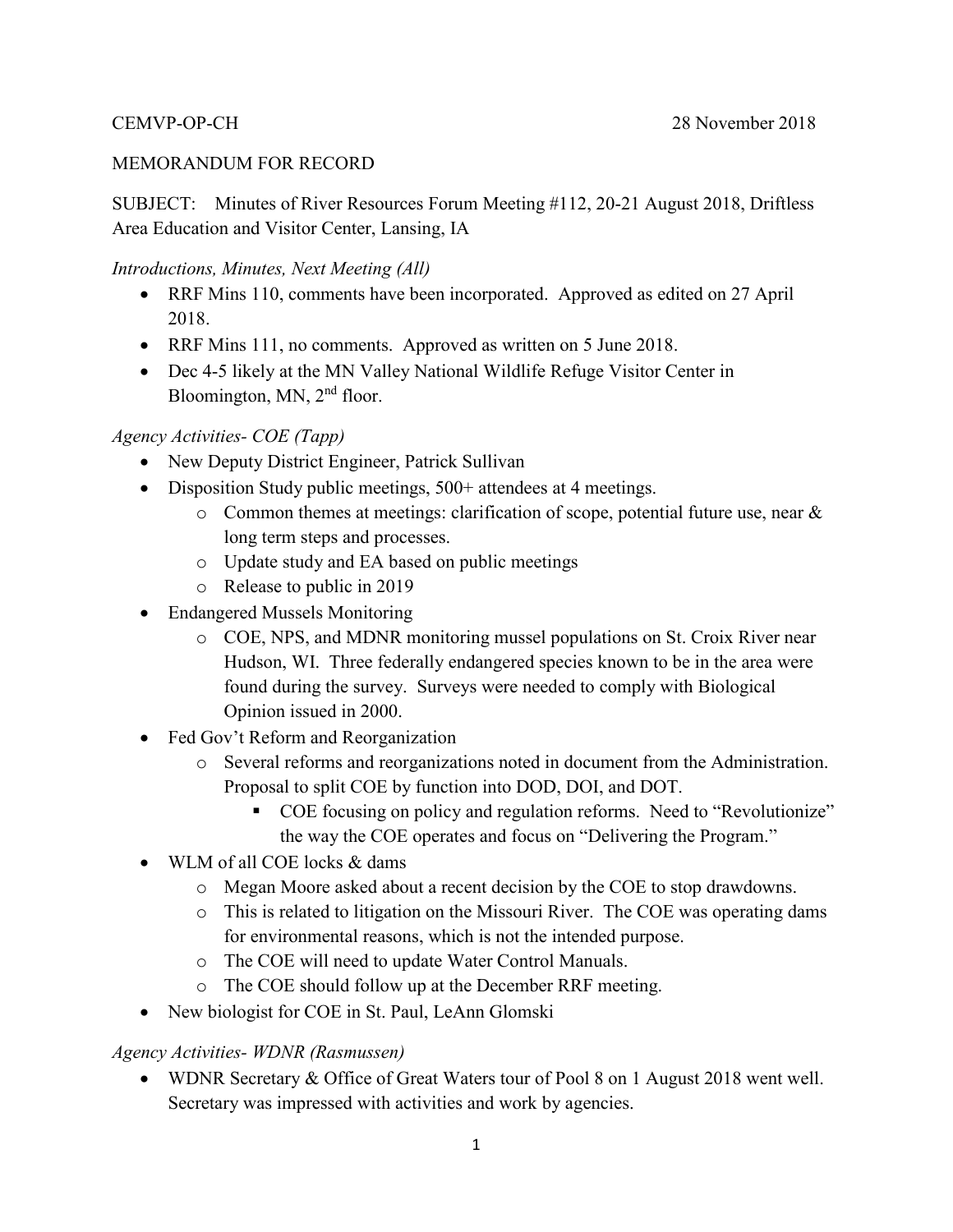- Hi-Crush FRAC sand
	- o May incident. Bulldozer sunk in soft sediment and needed to breach levee to rescue operator. Sediment released into Trempealeau River. Testing showed elevated levels of lead and arsenic. WDNR will update at the December RRF meeting

# *Agency Activities- MDNR (Moore / Dieterman)*

- New Division Director, Steve Colvin
- New Fisheries Chief, Brad Parsons
- Pool 3 Brewer Lake inlet
	- o Work completed in April. No significant, unexpected impacts from high water
- Pool 9 (Upper)
	- o Flood plain forest restoration project moving forward. Funding approved in June.
- Boarder Waters fishing regulations, potential changes
	- o Public comments, Over 850 surveys and comments submitted.
	- o MDNR & WDNR meeting to discuss

# *Agency Activities- IDNR (Hansen)*

• License fee bill passed legislation. It doesn't increase fees, but allows IDNR to increase by administrative rule.

# *Agency Activities- FWS (Tim Yager)*

- Personnel changes/retirements: Vickie Hirschboeck, Trempealeau NWR retired
- Land acquisitions: Riverview Cemetery, Pool 4; Mud Lake, Pool 6
- COE received funding to update Land Use Allocation Plan (LUAP)
- Agreement to manage 1000 acres in Aghaming Park, owned by City of Winona
- Lots of Pool 8 tours this summer (UMRBA with Mississippi River Commission, Sen Ron Johnson)

# *Agency Activities- Friends of Pool 2 (Senglaub)*

• Inquired about COE Disposition Study of upper locks

# *Agency Activities- American Rivers (Dorothy)*

- New staff in St. Paul, Brad Gordon, floodplain restoration
- Participating in Disposition Study and will be submitting a letter of interest in Lock & Dam 1 and Upper St. Anthony Falls Lock & Dam.

# *Agency Activities- LMRWD (Loomis)*

• Working on a plan to make Dredged Material Management a permanent capital project. Public hearing schedule on 17 September 2018 at Scott County Law Enforcement Center.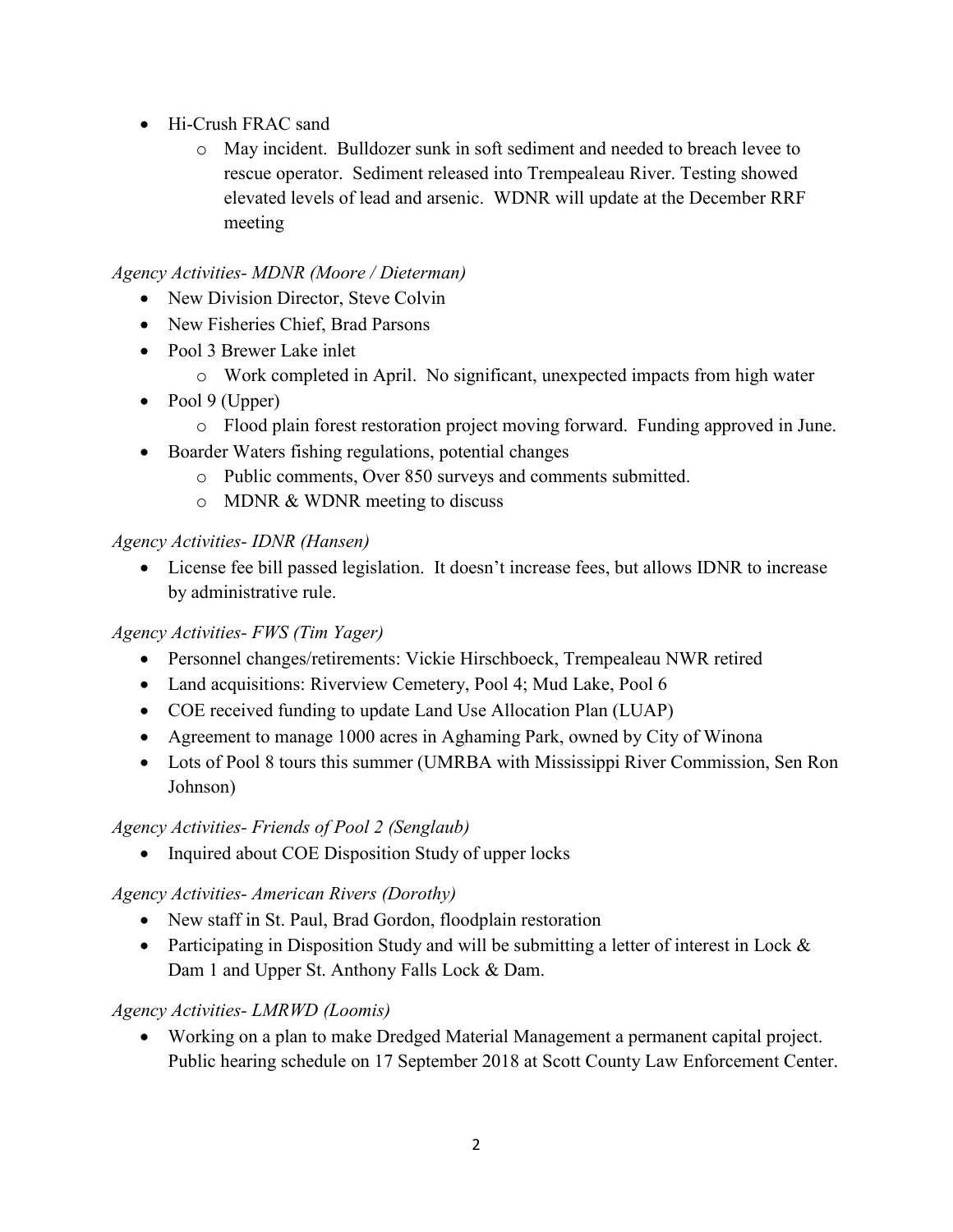#### *Agency Activities – LPLA (Becco)*

• Lots of outreach for 204 project. Focusing on fund raising efforts.

## *Agency Activities - Genz*

- UMWA appreciate all the dredging at Boulanger this season
- Red Wing Marine Museum open on Saturdays and when Queen Boats are in town

## *Section 204 Projects & 1122 Pilot Projects Update (Novak)*

- Sec 204, Head of Lake Pepin (Pool 4)
	- o Alternatives being developed, rough quantities
		- **Existing alternatives are based on flood stage impacts**
		- Alternatives will change
	- o Agency tour and discussions, Wacouta Bay & Catherine Pass
	- o Goal to stabilize natural levee
	- $\circ$  ~400 kcy of sand from Reads Landing
	- o Bay City committed \$10k to project
	- o Project exists even without 1122 funds
	- o Challenging project, lots of features
	- o Need to clean up sediment-laden waters
	- o Next public meeting will likely be when Tentatively Selected Plan (TSP) is ready
	- o Additional agency meetings to occur
- Sec 204, Pigs Eye Lake (Pool 2)
	- o Report at MVD
	- o Ramsey county seeking funding (Lessard-Sams)
- 1122 Pilot Projects
	- o Still in Assistant Secretary of Army (ASA) office
	- o Assist with additional cost of transportation and placement of sand/dredged material
	- o Lots of speculation on authorities and abilities
	- o Selections confirmed or denied by end of August; does not guarantee funding

### *Channel Maintenance Program Activities (Tapp, Cottrell and Machajewski)*

- Dan reviewed the dredging  $&$  placement site activity schedules
	- $\circ$  Goetz is regional equipment; may not do additional work in MVP later this season
	- o Request for Placement Site Stabilization OSIT
		- Pool 4 successes, Pool 5 OSIT inspection still needed, Corps will coordinate with Sara Strassman
	- o Grounding Reporting
		- **Current practices ok for now**
- Paul covered site unloads & DMMPs 4, 5, & 6
	- o Lost Island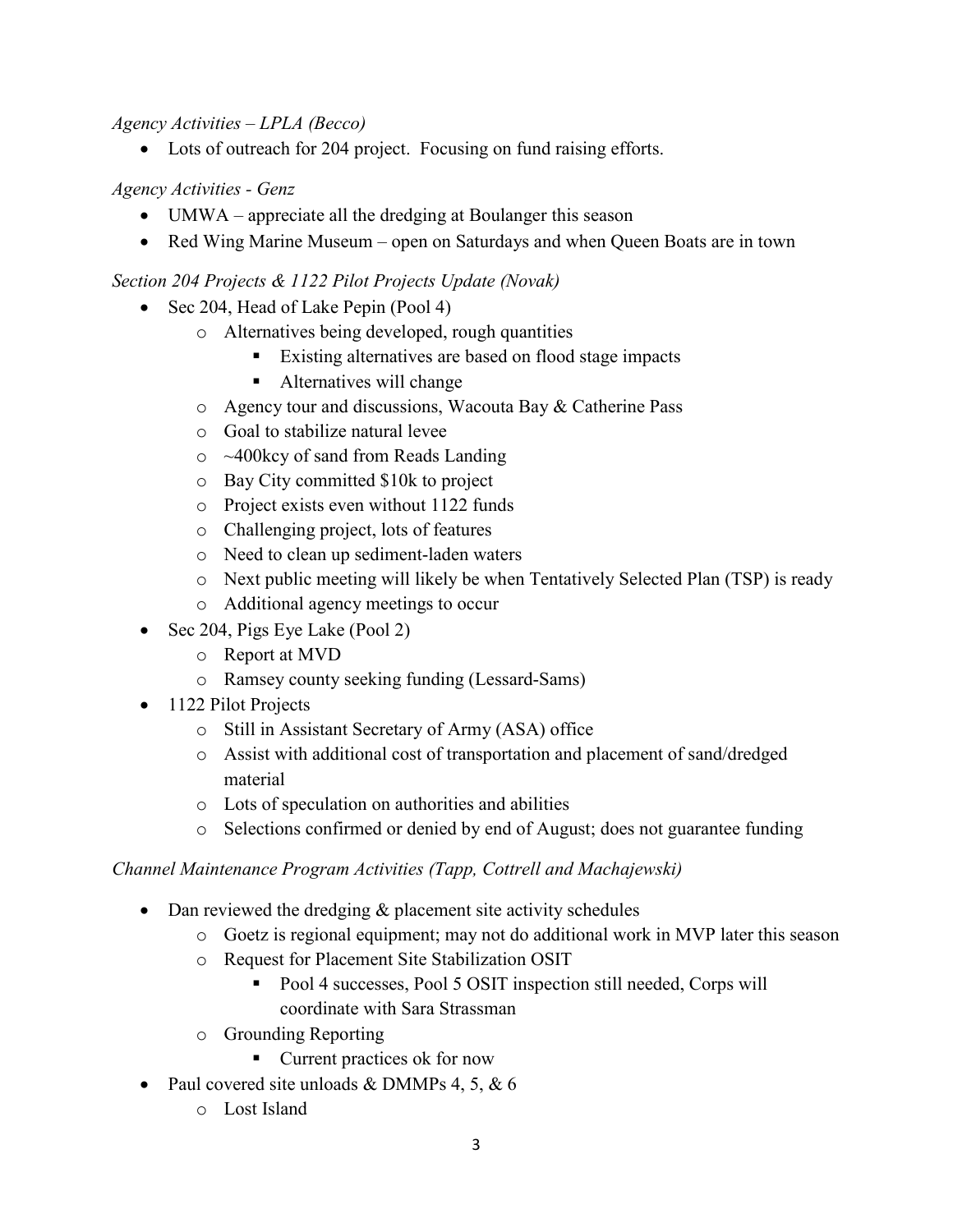- 750kcy removed to date (of 1.3Mcy), may finish this fall
- Began 3 months earlier than in 2017 due to eagle monitoring by Driftless Area. Agreement was reached between that FWS and the Contractor, not COE. Observations showed no impacts by dredging operations
- o Corps Island
	- Bid opening held on 8 August 2018, Newt Marine apparent low bidder
	- Contractor Selected Placement Site
	- Work plan pending
- o Wabasha Gravel Pit Trucking CT
	- 300kcy, LS Marine apparent low bidder
	- Work plan pending coordination with City of Wabasha
- o Indefinite Delivery Indefinite Quantity (IDIQ) Mechanical Unload Contract
	- Developed, advertised and awarded contract to partially unload temporary CMMP island sites to CMMP upland sites.
		- First site likely Pool 9 Lansing Island to Lansing Hwy Bridge
		- $\bullet$  ~100 kcy.
- o Pool 4 DMMP
	- Sec 217, Tipping fee to manage material
	- Wabasha developed a Port Authority
	- MOU signed on 5 June 2018 between COE & City of Wabasha to find solution
	- Late summer/fall develop plan with City of Wabasha
	- Draft to stakeholders fall/winter
	- **Spring 2019 DRAFT to public**
	- MDNR concern with Sec 217 & NEPA compliance
		- COE NEPA will assess initial placement, what happens to the material from there is on City of Wabasha to manage.
- o Pool 5 DMMP
	- **Process delayed due to Pool 4**
	- Large farm near Kellogg willing seller
	- Draft report to COE leadership fall 2018
	- Draft report to stakeholders & public spring 2019
- o Pool 6 DMMP
	- Updating Draft report
	- Hemker property purchased in June
	- Concern from Homer residents regarding long-term use of site
	- Stakeholder meeting fall 2018
		- Need to identify additional placement opportunities
	- Draft to public spring 2019
- Zach covered Pool 2 DMMP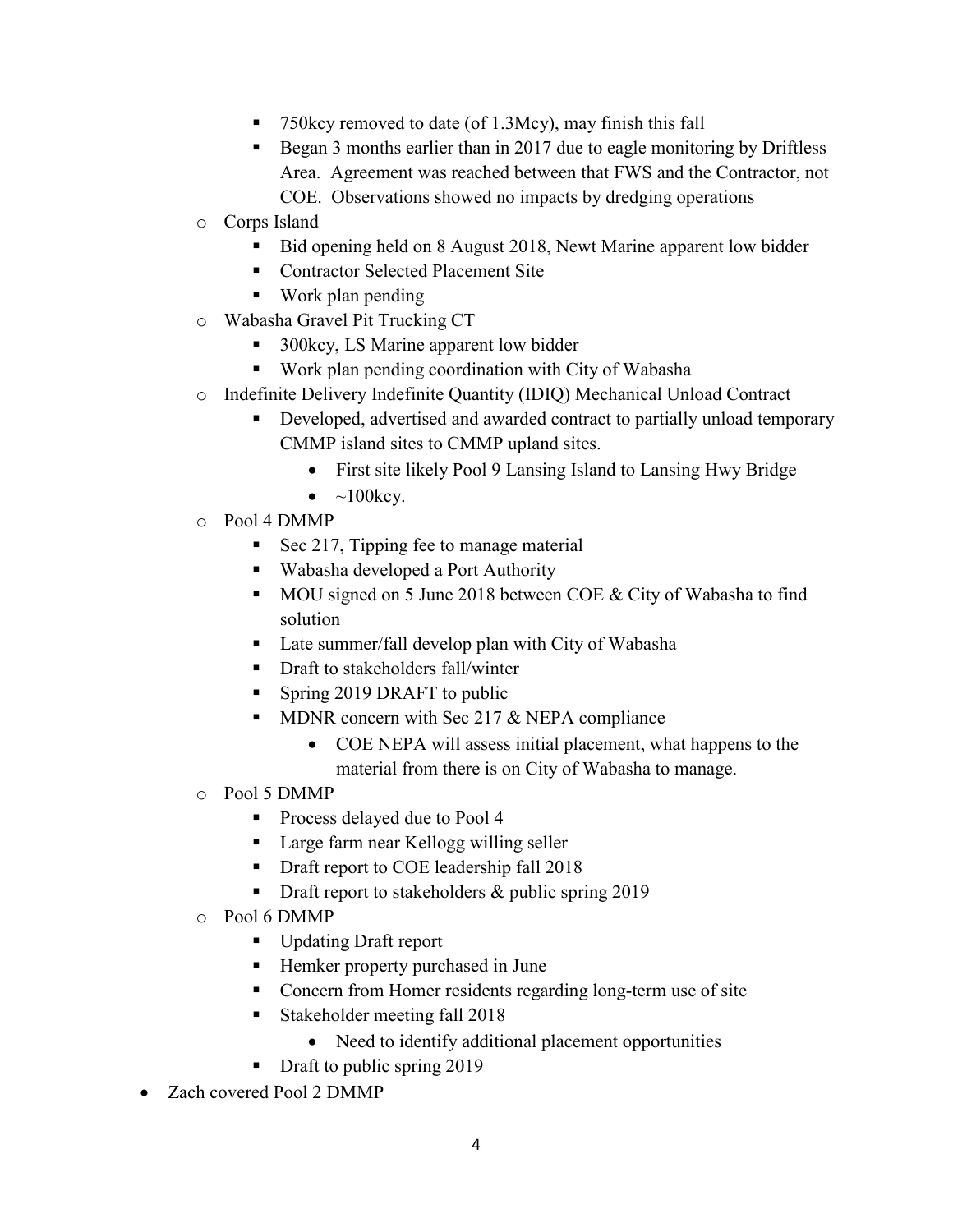- o Hoping to have Draft report completed by end of October 2018.
- o Stakeholder meeting scheduled on 14 September 2018
- Dan & Steve covered harbor dredging in Zippel Bay
	- o Planning started, but not enough funding to dredge
- Old Daymark base by Minneiska is now marked
	- o USCG is looking into removing
- Dresbach buoys removed
	- o Janice Hoeschler not happy
	- o Concerned with shoreline erosion and safety

# *Fish and Wildlife Work Group Activities (Stauffer)*

- Subgroup met in February regarding HNA2, another round in near future
- Next FWWG meeting later fall 2018
- HREP sequencing workshop, late fall/winter

# *Pool 2 Ch. Improvement – Boulanger Bend to LD 2 (Novak)*

- Contractor, Newt Marine has completed 500lf of the 3500lf to date on the upstream structure
- 30,000 mussels moved
- Construction of downstream structure scheduled in 2019
- Court issued stay until 4 September 2018 on ruling for lawsuit from PAS (landowner on Grey Cloud Island) against MDNR. Asking for 60 day extension. MDNR and PAS have no problem extending, but up to courts.
- Need to coordinate Met Council sewer outfall protection
- No concern with gas pipelines

# *LD2 Embankment (Novak)*

- Protect embankment & use dredged material
- Conceptual ideas of berm and off-shore island
- Material source: temp placement sites, channel dredging, overwintering dredging
- Public meetings this winter

# *Upper Mississippi River Restoration (Novak)*

- Conway Lake
	- o Awarded in July to Kaiyuh
	- o 2.5 years for construction starting in 2019
- McGregor Lake
	- o Plan to ask for RRF endorsement at December 2018 meeting
	- o Concern with fine material make-up; very soupy, chocolate milk
	- o Possible RFP vs low bid
	- o Expect 2-3 years for construction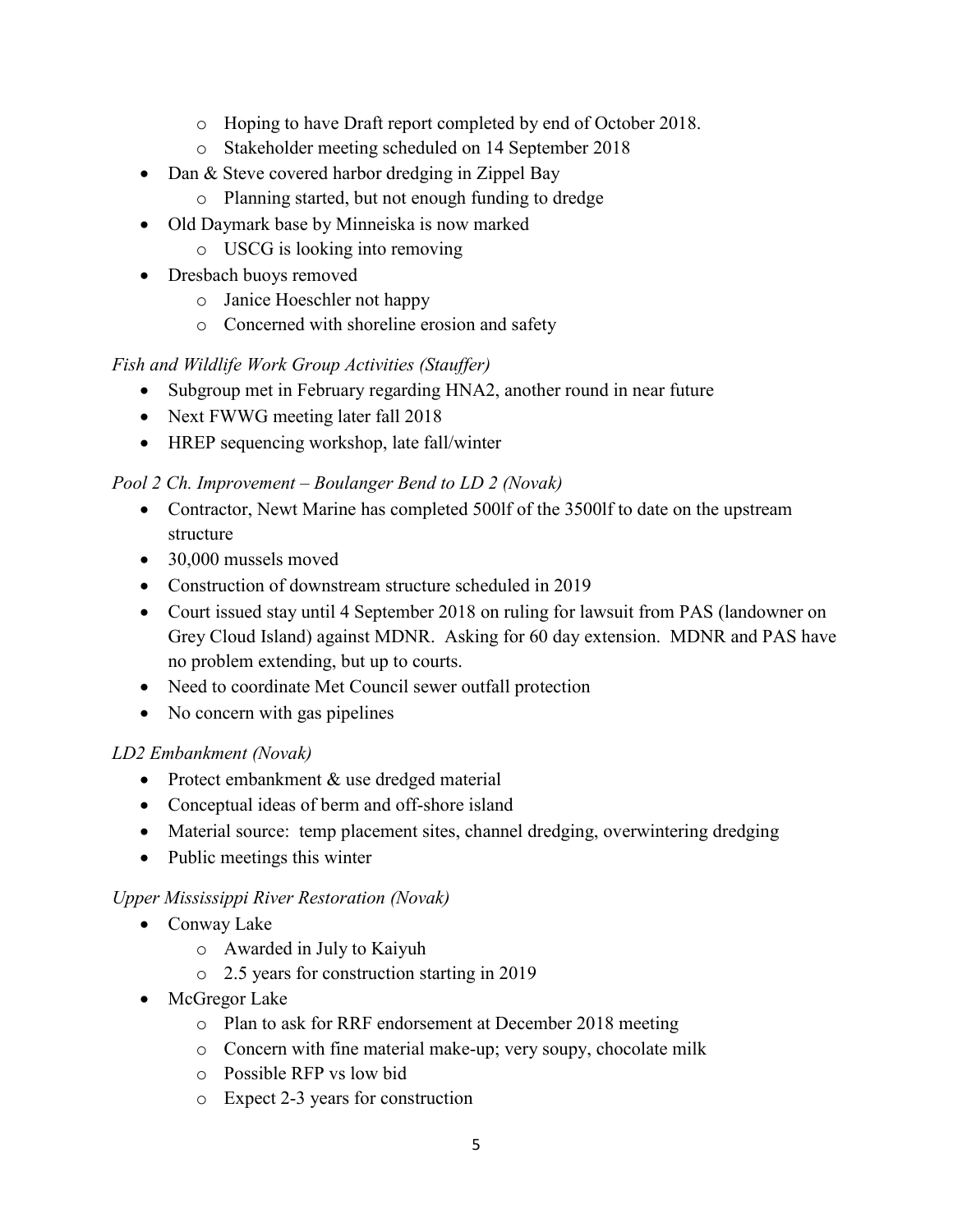- Harpers Slough
	- o Some erosion on W island
	- o Project dedication scheduled in October 2018
- Bass Ponds
	- o Planning started in December 2017 and moving quickly
	- o Tentatively Selected Plan could come out fall 2018
- Might have two projects shovel ready in 2019. Need a decision at some point on sequence. If McGregor goes first, Bass Ponds will sit for 3-4 years due to funding
- Tom retiring May 2019, Shahin taking over for Tom.

*Engineering with Nature (EWN) / Regional Sediment Management (RSM) (Hendrickson / Kimmel)*

- RSM funds ( $\sim$ \$110K) have been used for Chippewa sediment monitoring, data was collected, processing remains
- USGS dune tracking was completed, extra effort funded by the USGS
- USGS sediment monitoring at Durand using acoustic samplers and physical samples continues
- RSM FY19 proposal to develop a sediment transport model for the lower Chippewa
	- o Correlate Durand data with sediment being transported at the mouth Chippewa
- RSM FY19 proposal to look at a sediment collector in Pool 1 at the Pool 1 placement site
	- o Concern with the application on UMR or Chippewa

*Navigation Work Group Activities (Cottrell)*

- Have not met since fall of 2017, meet next in fall/winter 2018
- Agenda item: Track lines

# *Day 2*

# *Recap from Day 1*

*WC Control Manual – Steve Clark will get clarification whether only environmental deviations are prohibited or all deviations.*

*Agencies would like bank identified when the Coast Guard sends out an OPSUM about a grounding.* 

# *Forest Management on the UMR Work Group Development (All)*

- Table discussion until April 2019 RRF. Regional Forest Management PDT will meet in December 2018 and will be addressing the issue.
- Concern that FWWG is more focused on fisheries vs forest management (Stefanski)
- Possible restructuring for UMRR project selection process (Fischer)
- We have a regional forestry coordination committee; how will this be different? (Hanson)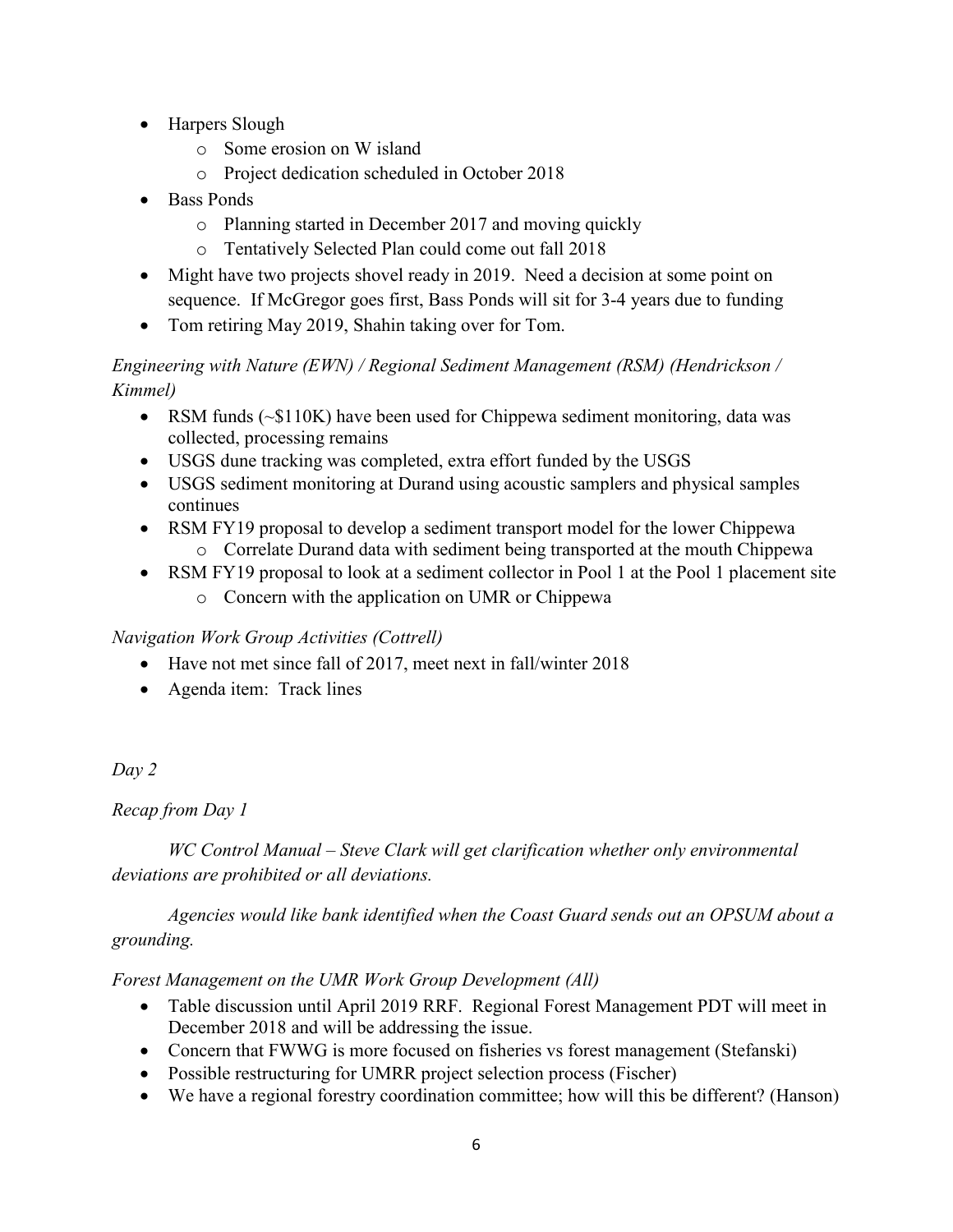- Subgroup(s) reporting to FWWG discussion all
- Task/project driven vs holistic program all
- Scope: COE fee title lands vs all lands Clark
- Fischer & Tapp to follow up with Urich

#### *Recreation Work Group (Pednault)*

• Notes below as submitted

**Meetings**: June 21, 2018 with attendees from USFWS, WI DNR, USACE, NPES, FOP2

Next meeting: September 13, 2018

**Housekeeping** – Rec workgroup will meet four times a year (September, November, February, May) in different locations, prefer afternoons for travel purposes, next meeting September 13 in Winona and FWS office

#### **Attendee updates:**

USACE: New interpretive staff at Blackhawk; Mississippi River master plan part 3 (recreation element), Randy working on SOW for contractor

NPS: Allen Robbinsfeger let us know have additional staff, running lock visitor center for USACE (good reception by the public and vying for activities at the sites, discussed the iPaddlePort program that was funded with alternative transportation money, operate lockers to get kayak, paddle and pfds

FOP2 – concerned with disposition study and developing a position paper, working with MPLS rowing club, briefed Rec workgroup on upper landing concerns

USFWS – updates on staff changes, Winona office now managing Aghaming Park and received a grant to implement Leave No Trace HotSpots program which Mary presented to the group

#### **Status of Assignments to Recreation Workgroup**

FOP2 Upper Landing – John briefed the group and has participated in Rec Workgroup meetings, more was learned and guidance was that not a Recreation Workgroup issue

#### Beach plans – Two topics

*Programmatic EA* - discussion at both the February and June Recreation Workgroup meetings; most of the concerned revolved around how to conduct a programmatic EA that would sufficiently cover NEPA requirements for impacts to resources in a timely manner as the river environments changes so frequently. All beaches from Pools 2-10 have been visited in at least the last decade and recommendations provided for management actions. In addition, many of the beaches and actions are covered under either the CCP or the CMMP. Current proposal is to add a column to the Excel table and identify beaches that do not have NEPA coverage then discuss developing an EA for these beaches and/or adding them to future revisions of the CMMP.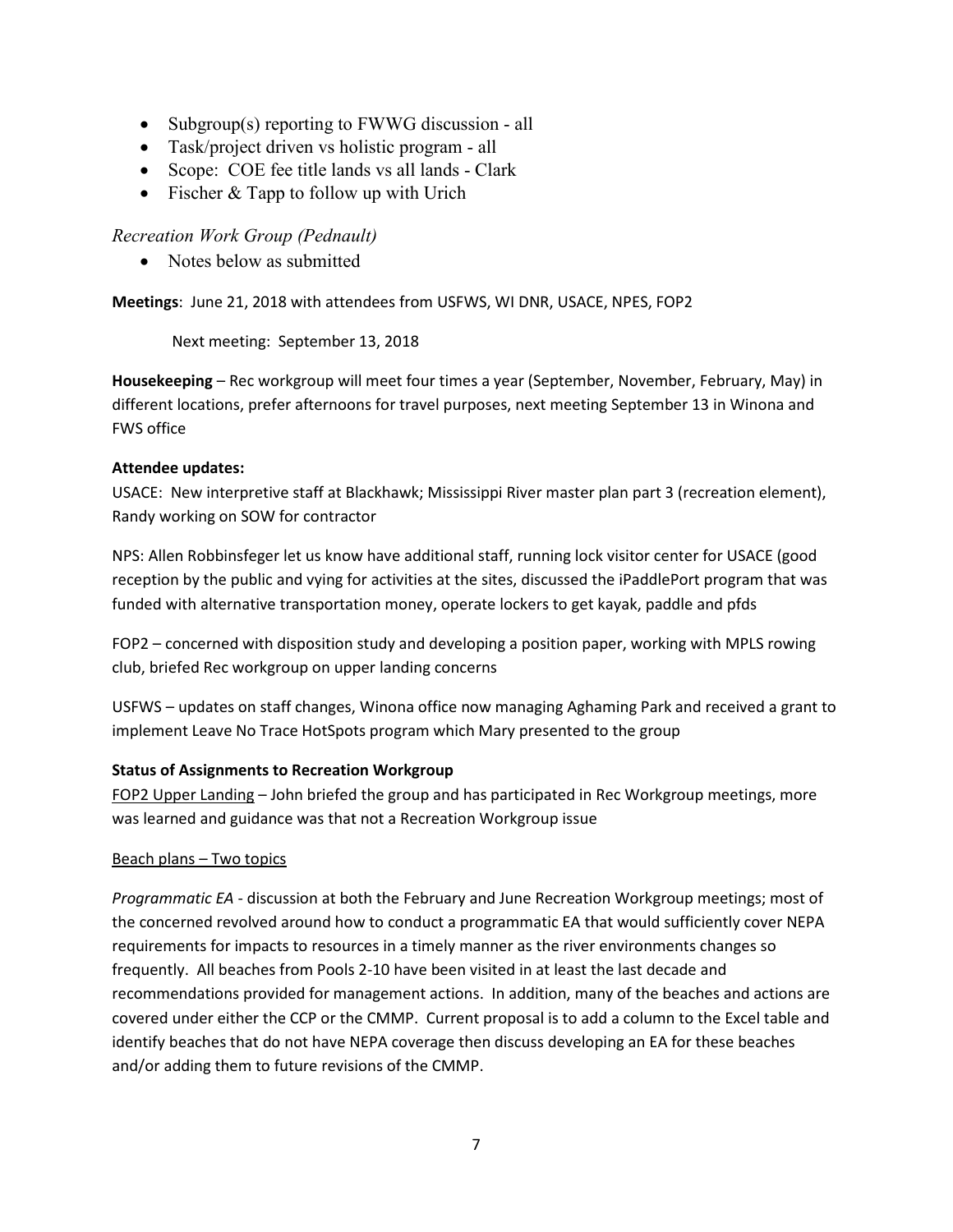*Pool 7 and 8 beach plans* – write a foreword explaining NEPA coverage and present to RRF for endorsement. Challenges sharing such a large file, but ACOE (Kimmel) can help.

Charter discussion – Sara Strassman wrote a draft charter using the FWWG, we also looked at Joint charter for UMRR, RRF Operating Procedures. The draft Charter was discussed at June meeting and has been sent to team members for feedback. The group brainstormed goals and outreach as primarily agency staff are active members, but many parties are interested in recreation on the river. Lack of infrastructure was discussed (i.e. posting meeting minutes, agendas. Etc.). Discussed other resources that have identified recreation needs on the river such as the plan of studies for a comprehensive recreation plan, GREAT studies, etc. Sara shared the UMRCC history of recreation and water use technical section that also has a laundry list of projects group was involved in. Team to provide edits at the September meeting.

Visitor Use Survey **–** The forum suggested the RWG look into a visitor use survey. The RWG discussed the many types and questions that visitor use surveys can answer and also discussed that several use studies have been conducted in the past. The RWG proposes to start tackling this assignment by conducting some data mining to see what has been done previously and might be used to better define an objective for this assignment.

Rec work group to look into portaging status at USAF Lock – included in previous RRF meeting due outs, but am not sure what the assignment to the Recreation Workgroup is?

- Upper Landing Discussion
	- o COE cannot ask the City of St. Paul how to use their land
	- o It is a City of St. Paul Parks & Rec decision on use
	- o This is not a RRF issue
	- o Fleeting areas
		- Are they temporary or permanent
		- COE Regulatory Office permits the fleeting areas
		- Safety issues not clearly defined/documented

### *Water Level Management Task Force (Stefanski)*

• Notes below as submitted

The Water Level Management Task Force held a tour of Pool 5 on Tuesday, June 12, 2018.

*Drawdown Video* – Tim Schlagenhaft provided a link to the final 5 minute video which was produced by Audubon MN with support from the McKnight Foundation. The video can be found at <http://mn.audubon.org/landingwater-birds-and-people/advocating-drawdowns>

*Publication* – Kevin Kenow, Brian Gray, and James Lyon were successful in publishing the manuscript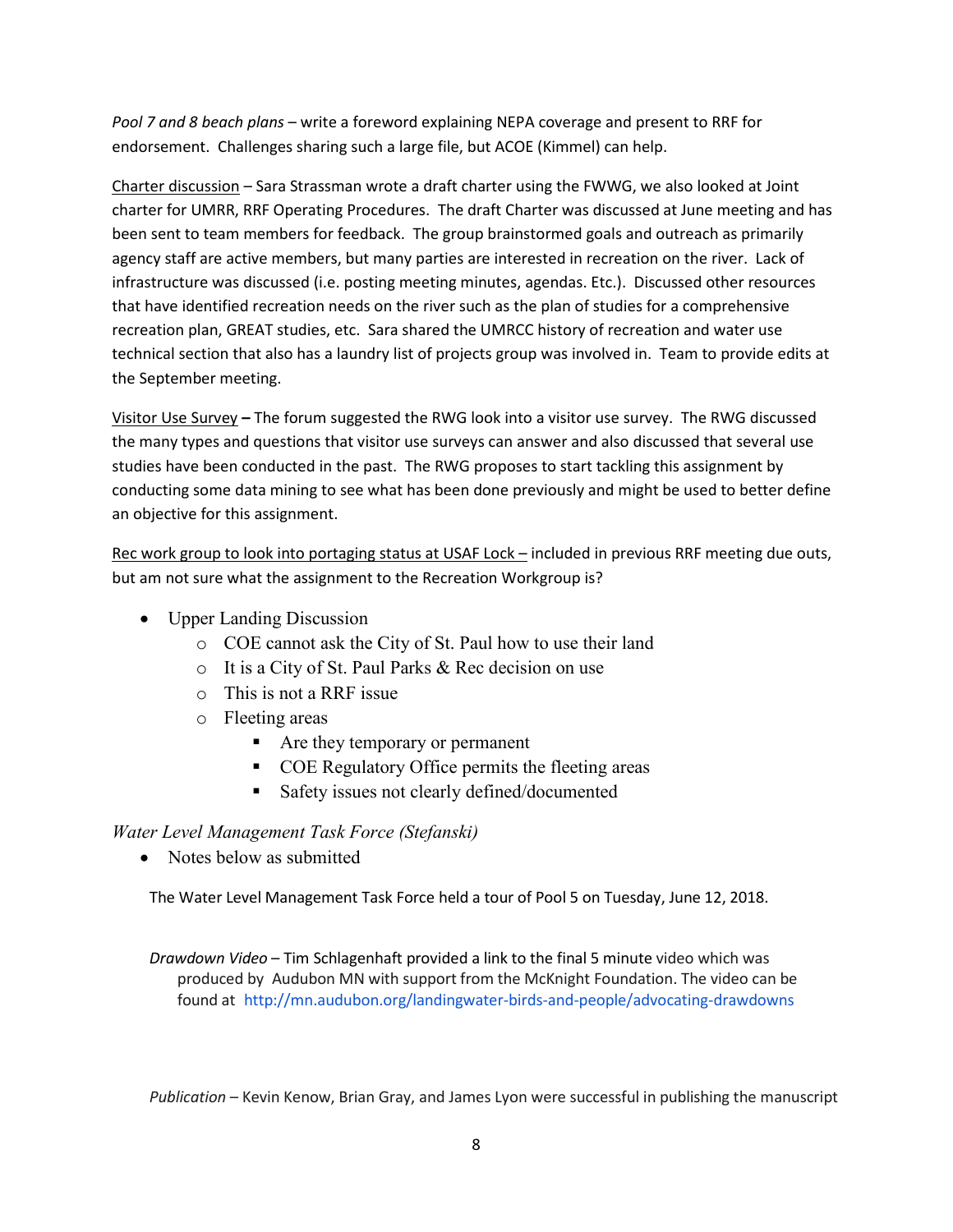'Flooding tolerance of *Sagittaria latifolia* and *S. rigida* under controlled laboratory conditions' in *River Research and Applications*. Members of the WLMTF (Tim Schlagenhaft, Ruth Nissen, and Megan Moore) reviewed the draft manuscript prior to submission. The online version of the publication can be found at <https://onlinelibrary.wiley.com/doi/10.1002/rra.3337> and is also attached.

- *Conceptual Model* Aaron McFarlane made some additional edits to the conceptual model and it will likely be called "final" at the next Task Force meeting. The latest version is attached.
- *Pool 5 tour*  June 12. Four boats spent a glorious day on the water exploring sites of interest on Pool 5. The day included re-visiting the challenges and successes of the 2005/06 drawdowns as well as ideas on how to move forward with accomplishing a future pool-wide drawdown. Several action items were identified which will be discussed at the next meeting.
	- 1) Identify two landings on each side (MN and WI) of the river that could easily be maintained to provide recreational access during a pool-wide drawdown.
	- 2) Make contact with the marinas in the pool (Bass Camp, Great River Harbor, Buffalo City (Peck)).
	- 3) Add an appendix about Pool 5 dredging quantities that would be necessary to implement a drawdown in the new Pool 5 DMMP.
	- 4) Explore ideas for using dredge material to enhance the islands forming along the right descending bank near River Mile 740.
	- 5) Review and solicit input from the Task Force on the current Pool 5/Weaver Bottoms UMRR fact sheet. Funding through the MRR program could be a viable route forward.
	- 6) Keep informed about pool wide mussel surveys, especially for Pool 8.

Aaron McFarlane provided photos via flicker which can be found at<https://flic.kr/s/aHsmnWEWei>

The next meeting has not been determined but will likely be in September.

### *Beneficial Use Restoration Projects (Stefanski)*

- Mosquito Island review (pre, during, and post project pics)
	- o AAR of design, construction, stabilization
	- o Although appears to be in rough shape, FWS still believes this was a success
	- o Bad timing of floods, veg was not established
	- o WDNR had reservations on location
		- Need to get some lessons learned
		- Ask designers if they think the island will be stable now
	- o What's next
		- Cobble stones, M&R estimate, vegetation